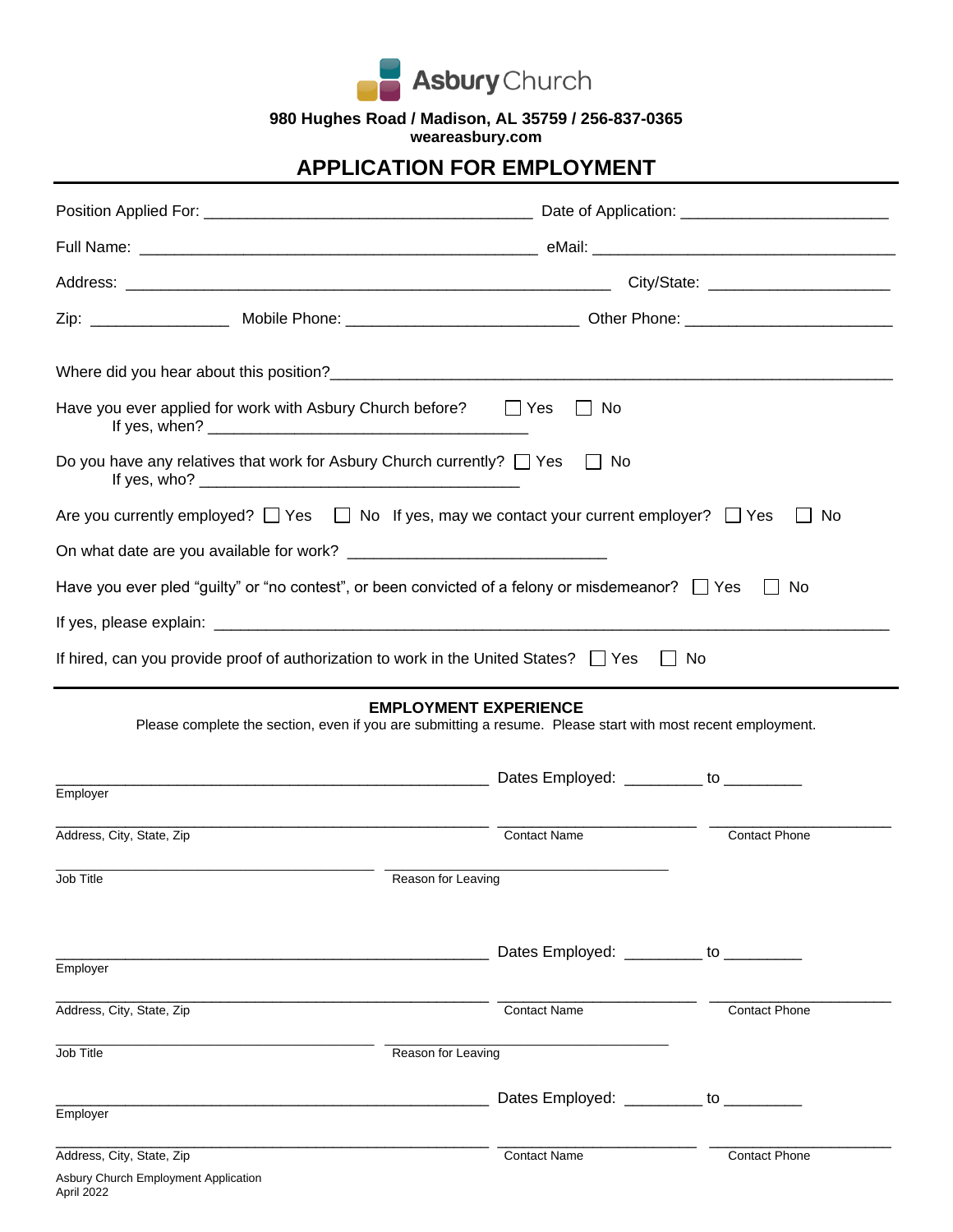| Job Title                 |                                                                   | Reason for Leaving |                     |                                        |           |                      |
|---------------------------|-------------------------------------------------------------------|--------------------|---------------------|----------------------------------------|-----------|----------------------|
|                           |                                                                   |                    |                     | Dates Employed: ________ to ________   |           |                      |
| Employer                  |                                                                   |                    |                     |                                        |           |                      |
| Address, City, State, Zip |                                                                   |                    | <b>Contact Name</b> |                                        |           | <b>Contact Phone</b> |
| Job Title                 |                                                                   | Reason for Leaving |                     |                                        |           |                      |
| Employer                  |                                                                   |                    |                     |                                        |           |                      |
|                           |                                                                   |                    |                     |                                        |           |                      |
| Address, City, State, Zip |                                                                   |                    | <b>Contact Name</b> |                                        |           | <b>Contact Phone</b> |
| Job Title                 |                                                                   | Reason for Leaving |                     |                                        |           |                      |
| Employer                  |                                                                   |                    |                     |                                        |           |                      |
| Address, City, State, Zip |                                                                   |                    | <b>Contact Name</b> |                                        |           | <b>Contact Phone</b> |
| Job Title                 |                                                                   | Reason for Leaving |                     |                                        |           |                      |
| Employer                  | <u> 1989 - Johann John Stone, mars eta biztanleria (h. 1982).</u> |                    |                     | Dates Employed: ________ to ________   |           |                      |
|                           |                                                                   |                    |                     |                                        |           |                      |
| Address, City, State, Zip |                                                                   |                    | <b>Contact Name</b> |                                        |           | <b>Contact Phone</b> |
| Job Title                 |                                                                   | Reason for Leaving |                     |                                        |           |                      |
| Employer                  |                                                                   |                    |                     | Dates Employed: __________             | to $_{-}$ |                      |
| Address, City, State, Zip |                                                                   |                    | <b>Contact Name</b> |                                        |           | <b>Contact Phone</b> |
| Job Title                 |                                                                   | Reason for Leaving |                     |                                        |           |                      |
|                           |                                                                   |                    |                     | Dates Employed: _________ to _________ |           |                      |
| Employer                  |                                                                   |                    |                     |                                        |           |                      |
| Address, City, State, Zip |                                                                   |                    | <b>Contact Name</b> |                                        |           | <b>Contact Phone</b> |
| Job Title                 |                                                                   | Reason for Leaving |                     |                                        |           |                      |
|                           |                                                                   | <b>EDUCATION</b>   |                     |                                        |           |                      |
|                           | NAME AND CITY OF<br>SCHOOL                                        | COURSE OF STUDY    |                     | YEARS COMPLETED                        |           | DIPLOMA/DEGREE       |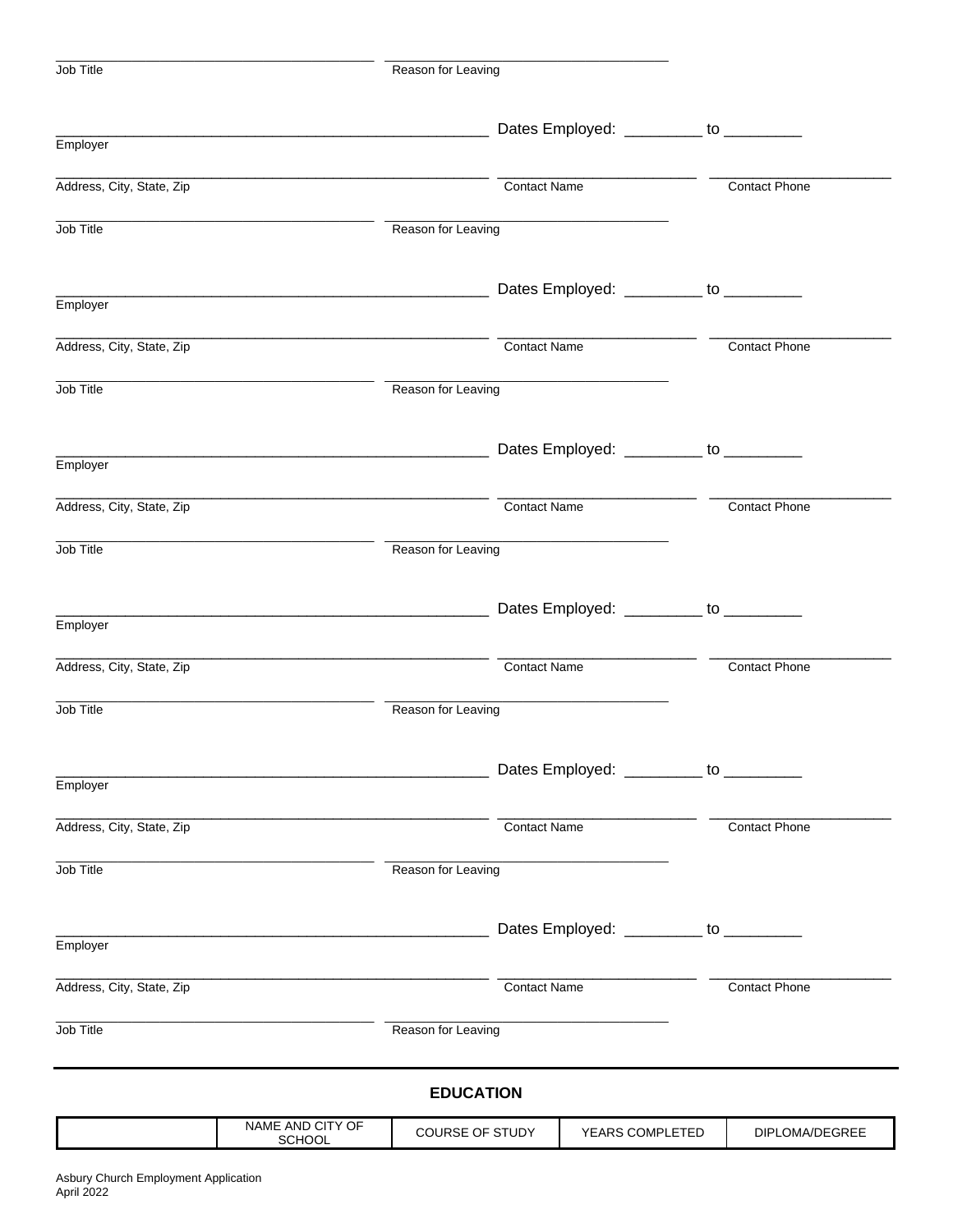| HIGH SCHOOL          |  |  |
|----------------------|--|--|
| VOCATIONAL OR TECH   |  |  |
| COLLEGE / 2 YEAR     |  |  |
| COLLEGE / 4 YEAR     |  |  |
| <b>GRADUATE WORK</b> |  |  |
| <b>OTHER</b>         |  |  |

## **Specialized Skills**

Please list any specialized skills here:

## **REFERENCES**

|                    | NAME | PHONE / ADDRESS | YEARS KNOWN | <b>RELATIONSHIP</b> |
|--------------------|------|-----------------|-------------|---------------------|
| <b>REFERENCE 1</b> |      |                 |             |                     |
| REFERENCE 2        |      |                 |             |                     |
| REFERENCE 3        |      |                 |             |                     |
| REFERENCE 4        |      |                 |             |                     |

Is there anything else you would like us to know?

Please read and sign the next page to complete application.

## **Please read the following carefully and sign where indicated.**

I declare under penalty of perjury that the facts contained in this application are true and complete to the best of my knowledge. I understand that any material omission and/or false or misleading information given in my application (and accompanying resume, if any) may disqualify me from further consideration for employment, and will be justification for my dismissal from employment, if discovered at a later date.

Asbury Church Employment Application April 2022 I authorize the investigation of all statements contained in this application (and accompanying resume, if any). I authorize any person, school, current employer (except as expressly noted), past employer(s), and organization named in this application form (and accompanying resume, if any) to provide